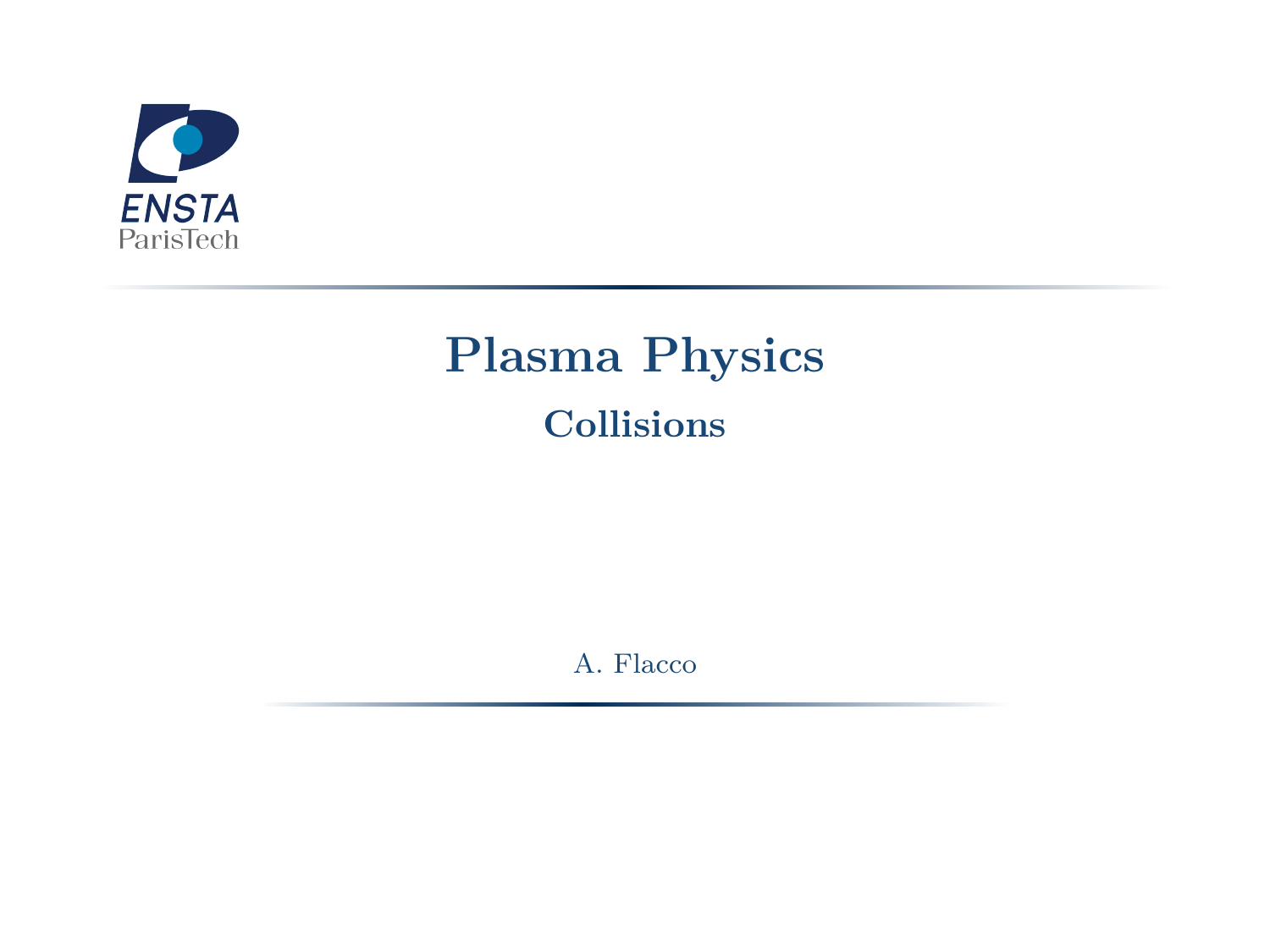|  | • Rutherford scattering |  |
|--|-------------------------|--|
|--|-------------------------|--|

### • *Collision frequency* 5

#### • *Thermalization* 8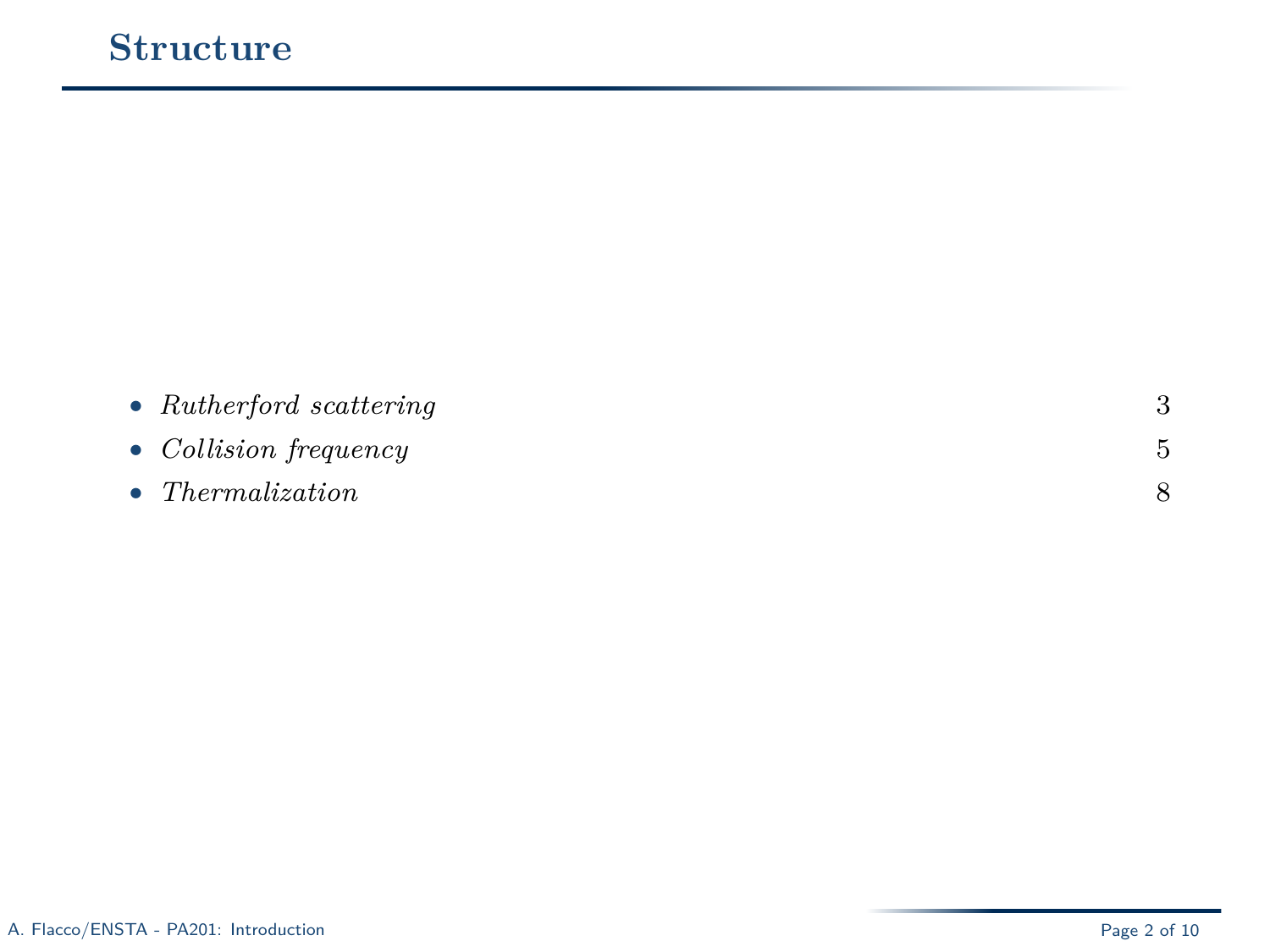#### **Rutherford scattering**

Effective cross-section:

$$
\frac{\mathrm{d}\sigma}{\mathrm{d}\Omega} = \frac{2\pi b|\mathrm{d}b|}{2\pi|\sin(\theta)\,\mathrm{d}\theta|} = \frac{b}{\sin(\theta)}\left|\frac{\mathrm{d}b}{\mathrm{d}\theta}\right|
$$

Rutherford scattering:

$$
b = b_c \cot(\theta/2)
$$
  
\n
$$
b_c = \frac{Ze^2}{4\pi\varepsilon_0 m v_0^2}
$$
  
\n
$$
\frac{d\sigma}{d\Omega} = \frac{b_c^2}{4\sin(\theta/2)^4}
$$

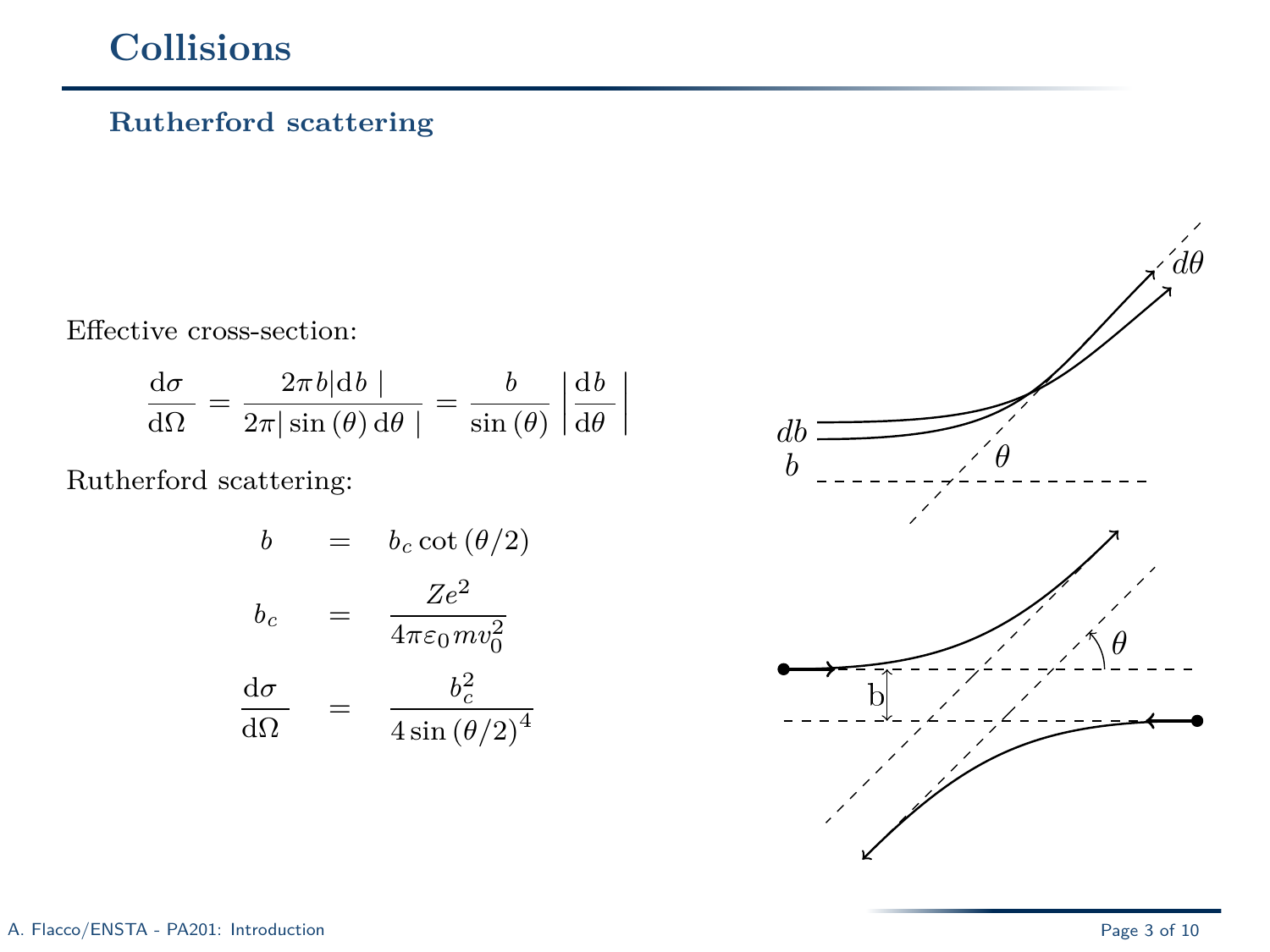#### **Small and large angle collisions**

Impact parameter for  $\theta = \pi/2$ :

$$
b_c = \frac{Ze^2}{4\pi\varepsilon_0mv_0^2}
$$

Maximumu impact parameter:

$$
b_{max} = \lambda_D
$$

For thermal velocity  $\langle mv_0^2 \rangle = 3k_B T$ :

$$
\frac{b_c}{b_{max}} = \frac{Z}{12\pi} \frac{1}{n\lambda_D^3} \propto \frac{1}{N_D^3}
$$

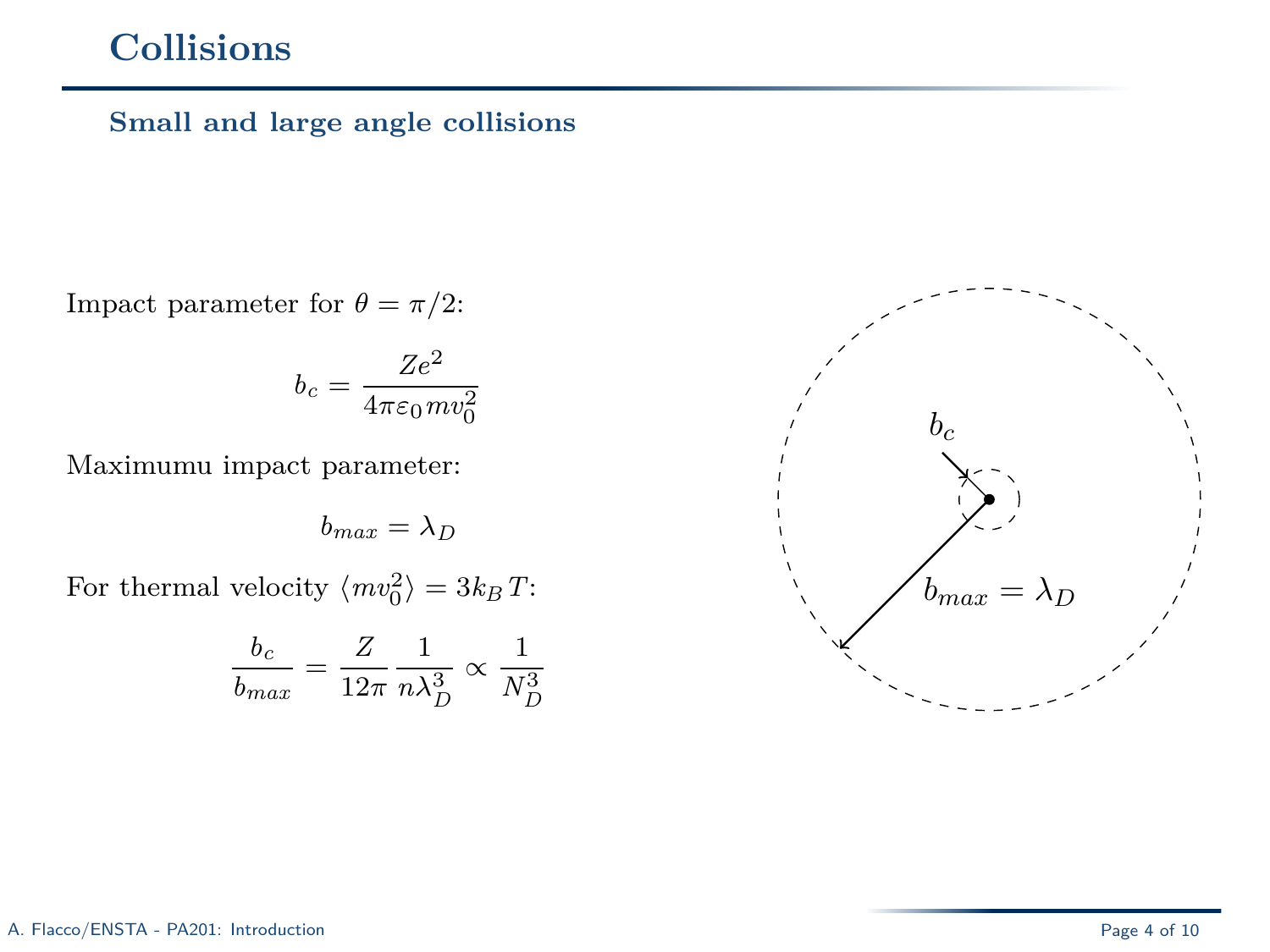#### **Collision frequency**

Collision frequency determines the thermalization time.

Single collision at small *θ*:

- small energy exchange
- wide cross section

Single collision at large *θ*:

- large energy exchange
- small cross section

*λc*: *Mean free path* before a *total* deviation of *π/*2.

*λπ/*2: *Mean free path* before a deviation of  $\pi/2$  in a single collision.

In order to determine the thermalization time we need to:

- find the most effective energy exchange mechanism;
- determine the time scale for single specie thermalization;
- determine the time cross-specie thermalization.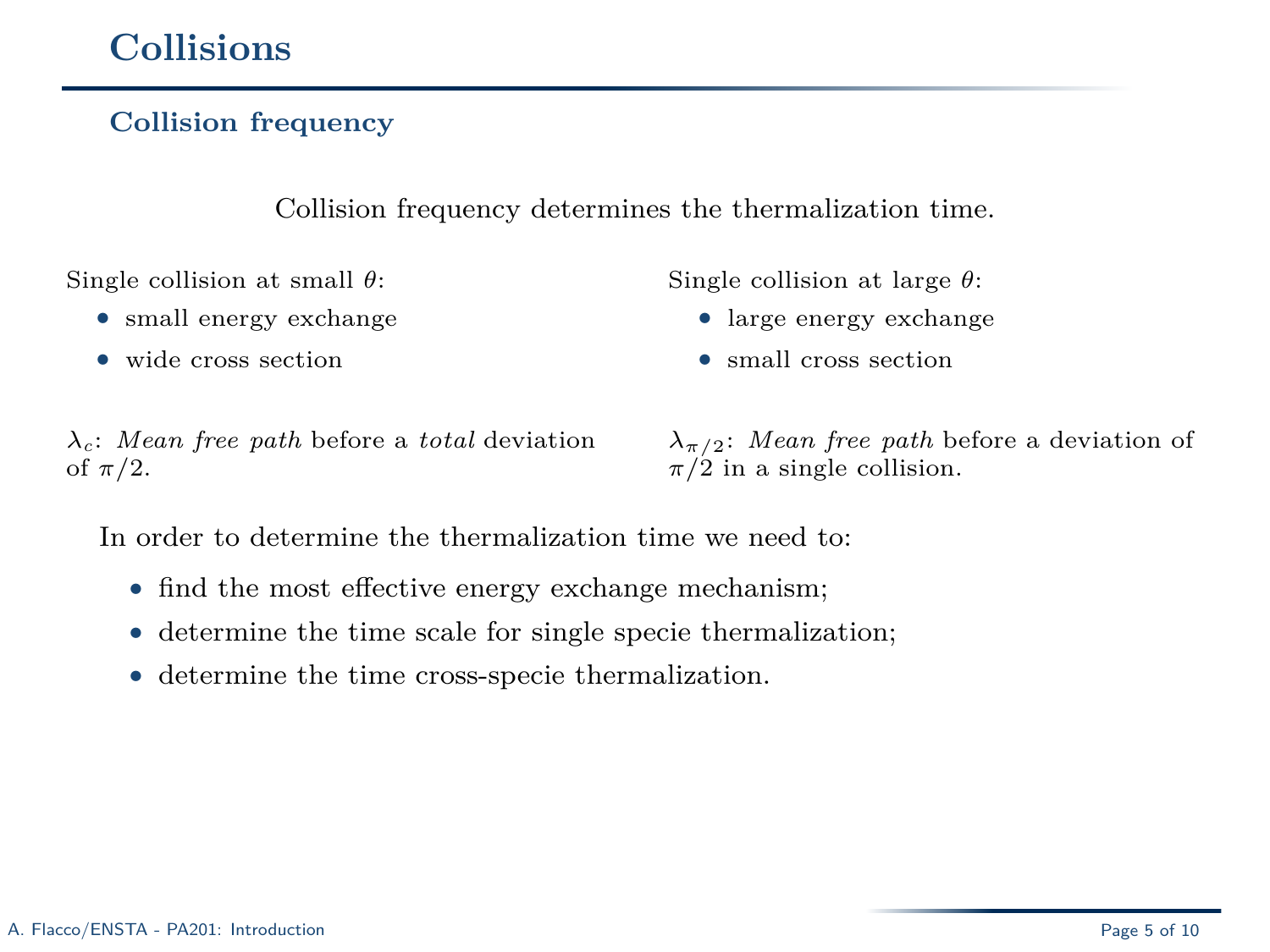#### **Small angle mean free path**

$$
\langle \Delta v_x^2 \rangle = N \langle (\Delta v_x)_i^2 \rangle
$$
  

$$
(\Delta v_x)_i^2 \simeq v^2 \sin^2(\theta)
$$

$$
\langle (\Delta v_x)_i^2 \rangle = \frac{\int_{b_c}^{b_{max}} 2\pi b \, (\Delta v_x)_i \, \mathrm{d}b}{\int_{b_c}^{b_{max}} 2\pi b \mathrm{d}b} \simeq \frac{8\pi b_c^2 v^2 \Lambda}{\int_{b_c}^{b_{max}} 2\pi b \mathrm{d}b}
$$

$$
Coulombian\ Logarithm\colon \Lambda=\ln\left(\lambda_D/b_c\right)
$$

$$
N=\left(n\int_{b_c}^{b_{max}}2\pi b\mathrm{d}b\;\right)\lambda_c
$$

$$
Small~deflection~mean~free~path:~\lambda_c=\frac{1}{8\pi n b_c^2\Lambda}
$$

where a for a deflection of  $\pi/2$  it has been considered  $\Delta v_x = v$ .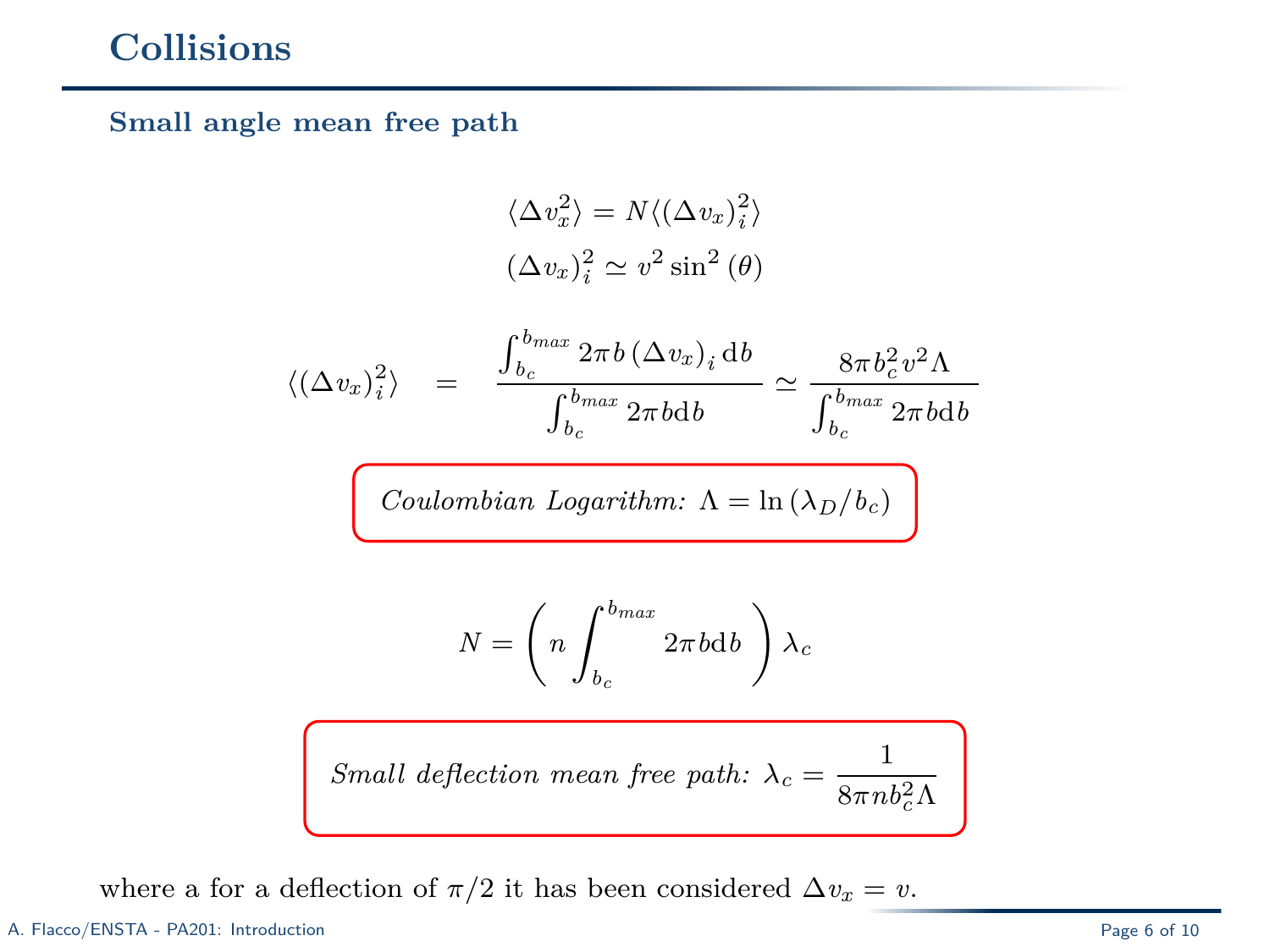#### *π/*2 **mean free path**

$$
N_{\pi/2} = 1 = n\lambda_{\pi/2} \int_0^{b_c} 2\pi b \mathrm{d}b
$$

$$
= n\lambda_{\pi/2} \pi b_c^2
$$

$$
\pi/2
$$
 deflection mean free path: :  $\lambda_{\pi/2}=8\Lambda\lambda_c$ 

In conclusion,  $\lambda_{\pi/2} \ll \lambda_c$  which indicates that **the largest part of energy exchange happens due to small** *θ* **deflections**.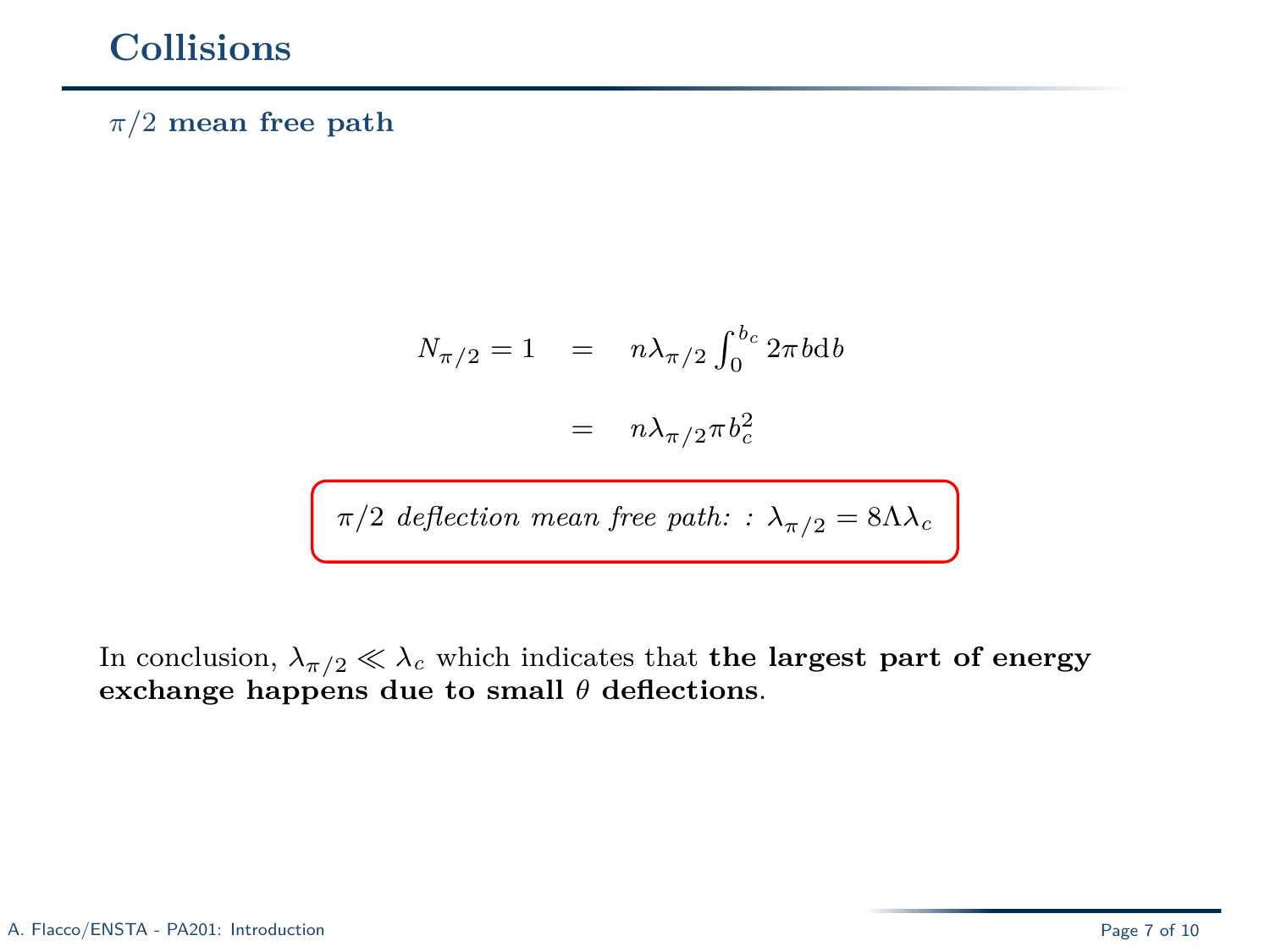**Collision frequency and thermalization**

- Effects of "large angle deflection" can be neglected (this is inherent to the Coulomb range).
- Temperature dependence for  $\lambda_c \sim 1/nb_0^2$  is included in the  $b_0$  factor.
- For thermal particles it holds:

$$
b_0 \sim \left(\frac{Z}{4\pi\varepsilon_0}\right) \frac{e^2}{\mu v_t^2}
$$

The three possible collisions are considered (restrictions apply):

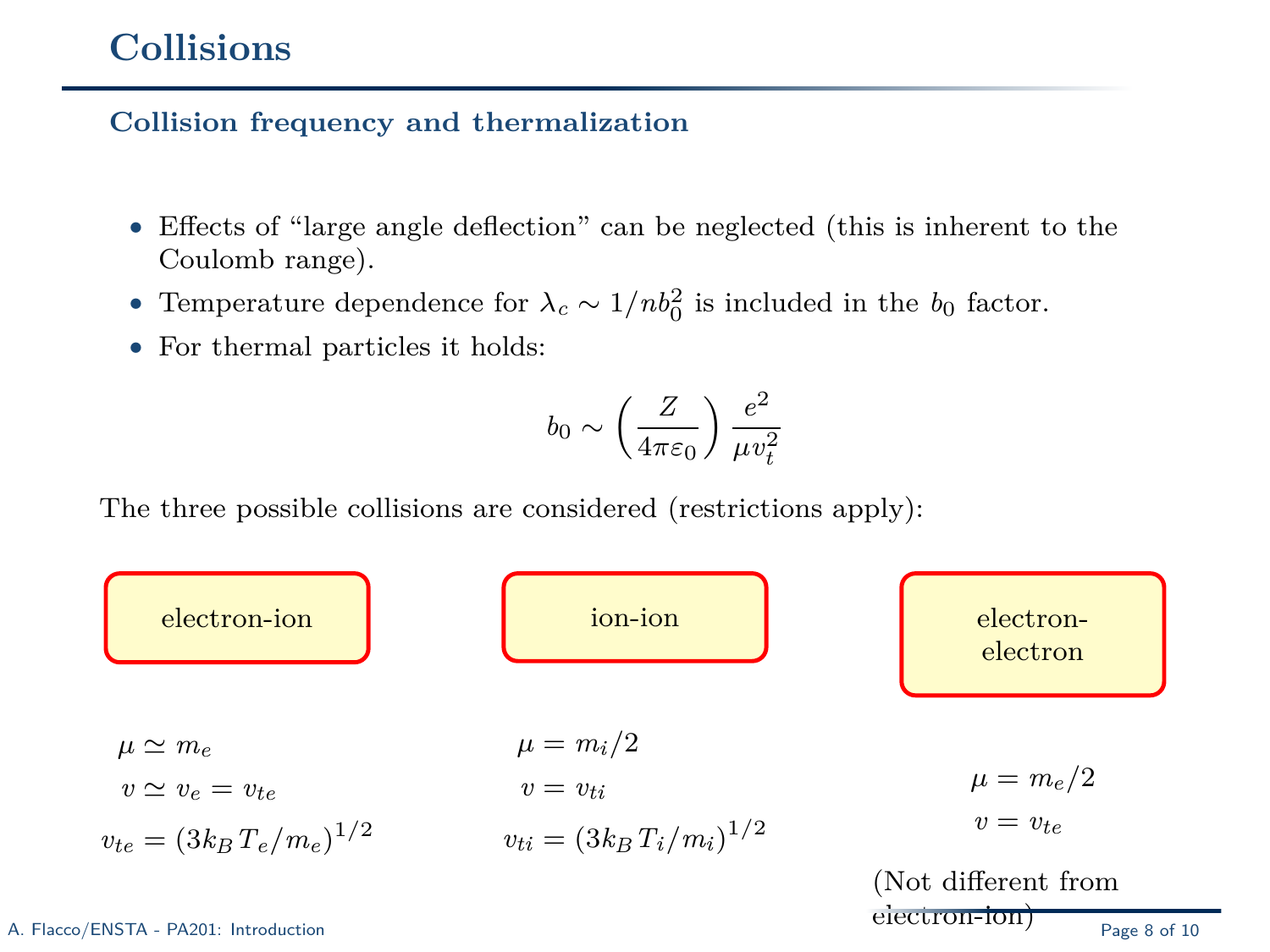#### **Collision frequency and thermalization**

#### **Electron-Ion**

$$
\tau_{ei} = \frac{\lambda_c}{v_{te}} = \frac{1}{\nu_{ei}} = \left[ \frac{n_i Z^2 e^4 \Lambda}{4\pi \varepsilon_0^2 m_e^{1/2} (k_B T_e)^{3/2}} \right]^{-1}
$$

**Ion-Ion**

$$
\tau_{ii} = \frac{\lambda_c}{v_{ti}} = \frac{1}{\nu_{ei}} = \left[ \frac{n_i Z^4 e^4 \Lambda}{4\pi \varepsilon_0^2 m_i^{1/2} (k_B T_i)^{3/2}} \right]^{-1}
$$

**Electron-Electron**

$$
\tau_{ee} = \frac{\lambda_c}{v_{te}} = \frac{1}{\nu_{ee}} = \left[ \frac{n_e e^4 \Lambda}{4\pi\varepsilon_0^2 m_e^{1/2} (k_B T_e)^{3/2}} \right]^{-1}
$$

$$
\frac{\tau_{ei}}{\tau_{ii}} \simeq \left(\frac{T_e}{T_i}\right)^{3/2} \left(\frac{m_e}{m_i}\right)^{1/2}
$$

(Note: according to previous definition,  $\tau_{ei} \neq \tau_{ie}$ !)

#### A. Flacco/ENSTA - PA201: Introduction Page 9 of 10